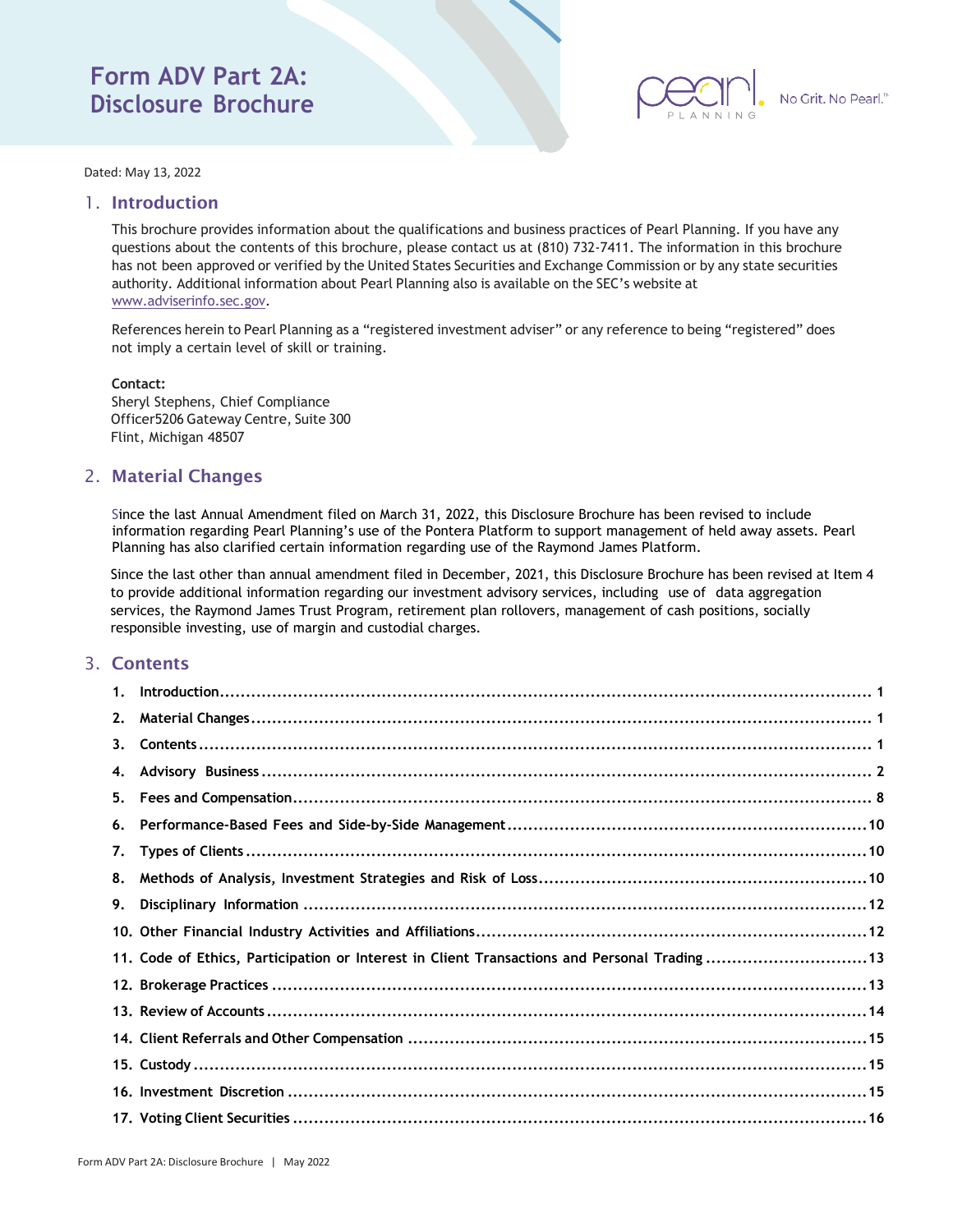**18. Financial [Information................................................................................................................16](#page-15-1)**

No Grit, No Pearl."

### <span id="page-1-0"></span>4. Advisory Business

A. Stephens Consulting, LLC, d/b/a Stephens Wealth Management Group, d/b/a Pearl Planning, d/b/a (the "Registrant") is a limited liability company formed in the state of Michigan on March 31, 2020. The Registrant became registered with the U.S. Securities and Exchange Commission in July 2021. The Registrant is principally owned by Sheryl Stephens. Ms. Stephens is also the Registrant's Managing Member.

#### B. **INVESTMENT ADVISORY SERVICES**

The Registrant provides discretionary and non-discretionary investment advisory services on a fee basis. Registrant's annual investment advisory fee may include investment advisory services, and, to the extent specifically requested by the client, financial planning, and consulting services. In the event that the client requires extraordinary planning and/or consultation services (to be determined in the sole discretion of the Registrant), the Registrant may determine to charge for such additional services, the dollar amount of which shall be set forth in a separate written notice to the client. Before engaging Registrant to provide investment advisory services, clients are required to enter into an *Investment Advisory Agreement* with Registrant setting forth the terms and conditions of the engagement (including termination), describing the scope of the services to be provided, and the fee that is due from the client.

The Registrant provides investment advisory services specific to the needs of each client. Before providing investment advisory services, an investment adviser representative will ascertain each client's investment objectives. Thereafter, the Registrant will recommend that the client allocate investment assets consistent with the designated investment objectives. The Registrant primarily recommends that clients allocate investment assets among various individual equity (stocks), debt (bonds) and fixed income securities, mutual funds and/or exchange traded funds ("ETFs") in accordance with the client's designated investment objective(s). Once allocated, the Registrant provides ongoing monitoring and review of account performance, asset allocation and client investment objectives.

#### The AMS Managed Programs

The Registrant may use several managed programs available through Raymond James & Associates ("RJA"), Inc, member New York Stock Exchange/SIPC. Specifically, the Registrant engages the Asset Management Division ("AMS") division of RJA to provide discretionary investment management services as a sub-advisor.

For certain AMS Managed Programs, RJA also retains an unaffiliated investment manager ("Manager") as a subadvisor to RJA. This Manager provides discretionary investment management of the client's portfolio through RJA, making the investment decisions and placing the trades in the client's account. The Registrant then monitors the client's account to ensure that the Program selected and the Manager RJA has selected continue to be consistent with the client's investment objective. The AMS Managed Programs available to our clients through RJA are described below.

Assets in these accounts will be invested and reinvested as RJA or the Manager deem in the client's best interest to achieve investment objectives identified by the Registrant, without regard to holding period, portfolio turnover or resulting gain or loss. If a participating client informs the Registrant of a change in the client's financial situation or investment objectives, the Registrant assesses the continued appropriateness of the previously selected investment discipline(s) and makes changes as the Registrant deems appropriate. Similarly, if RJA changes its opinion of a Manager or investment discipline, RJA will ask the Registrant to select a new Manager or investment discipline for a participating client.

#### The Freedom Program

The Freedom Program allocates client assets through mutual fund or exchange traded fund ("ETF") management, based upon the client's investment objectives and risk tolerances. A participating client appoints the Registrant as their investment advisor to select the appropriate investment strategy and to monitor performance on a continuing basis.

RJA serves as sub-advisor to the Registrant for Freedom accounts and has discretionary authority over these accounts. As sub-advisor, RJA provides asset allocation investment strategies and respective target allocations, selects and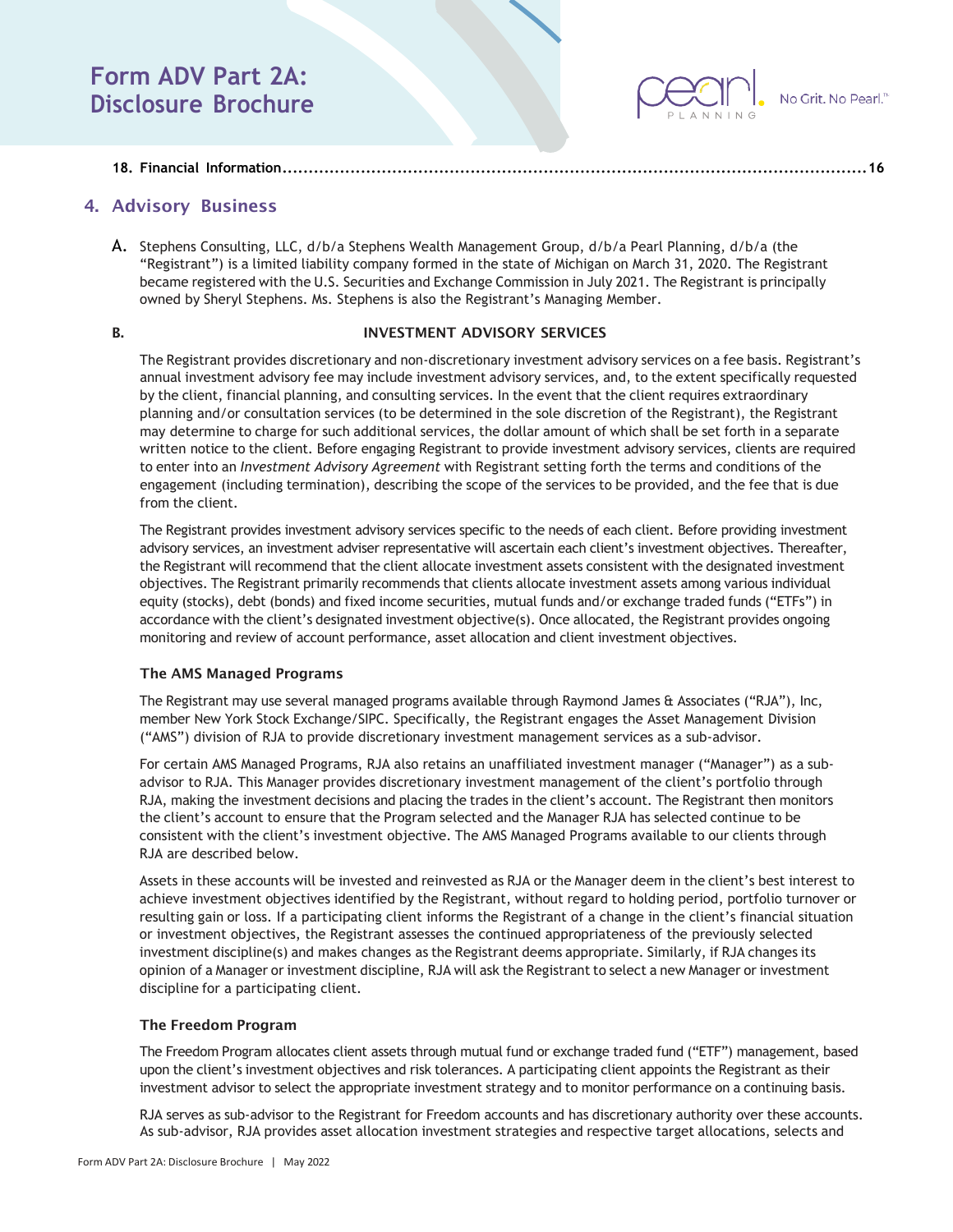

monitors investments in the strategies and rebalances Freedom accounts annually based on variance from the target allocation. In addition, RJA or its affiliates perform administrative and brokerage services for Freedom accounts.

Clients most appropriate for the mutual fund version of Freedom are those willing to pay more for the potential to outperform the market or benchmark indices over the long term but should be aware that the potential to underperform is just as great. Clients most appropriate for the ETF version of Freedom are those willing to achieve market-like returns, less management fees and operating expenses, with little potential forthe individual ETFs to outperform the respective indices they track.

Mutual fund strategies can include "highly recommended" funds from the RJA mutual fund research ("MFR") coverage list. If a fund is downgraded by MFR, RJA will determine the appropriate course of action, which may include replacing the downgraded fund in all Freedom accounts for which it serves as sub-advisor. However, RJA is under no obligation to select funds exclusively from MFR's "highly recommended" list. RJA monitors all funds in the Freedom accounts, regardless if they are covered by MFR. Mutual funds are purchased at Net Asset Value.

#### The Raymond James Consulting Services Program

For clients participating in the Raymond James Consulting Services Program, the Registrant selects the appropriate investment discipline(s) to be followed for the client's account. As sub-advisor to the Registrant, RJA then recommends and monitors one or more third-party Managers with which RJA has entered into a separate sub-advisory agreement. Some Managers provide RJA model portfolios representing securities recommended by the Manager for designated investment disciplines and thereafter communicate periodic updates to RJA as changes occur to such model portfolios.

If the Registrant selects a model portfolio investment discipline for a client, RJA has discretionary authority to effect purchases and sales of model portfolio securities for the client's account. For all other investment disciplines in this program not classified as model portfolios, the Manager will exercise discretionary investment authority over the client's account based on the selected investment discipline(s) and the client's profile.

### FINANCIAL PLANNING AND CONSULTING SERVICES (STAND-ALONE)

The Registrant may provide financial planning and/or consulting services (including investment and non-investment related matters, including estate planning, insurance planning, etc.) on a stand-alone separate fee basis.

Prior to engaging the Registrant to provide planning or consulting services, clients are generally required to enter into an agreement with Registrant setting forth the terms and conditions of the engagement (including termination), describing the scope of the services to be provided, and the portion of the fee that is due from the client prior to Registrant commencing services.

It remains the client's responsibility to promptly notify the Registrant if there is ever any change in their financial situation or investment objectives for the purpose of reviewing, evaluating, or revising Registrant's previous recommendations and/or services.

#### RETIREMENT PLAN SERVICES

The Registrant also provides retirement plan consulting services, pursuant to which it assists sponsors of self-directed and pooled retirement plans organized under the Employee Retirement Security Act of 1974 ("ERISA"). The terms and conditions of the engagement shall be set forth in the agreement between the Registrant and the plan sponsor.

If the plan sponsor engages the Registrant in either an ERISA Section 3(21) or Section 3(38) capacity, the Registrant will assist with the selection and/or monitoring of investment options (generally open-end mutual funds and exchange traded funds) from which plan participants shall choose in self-directing the investments fortheir individual plan retirement accounts.

#### **MISCELLANEOUS**

Limitations of Financial Planning and Non-Investment Consulting/Implementation Services. As indicated above, to the extent requested by a client, Registrant may provide financial planning and related consulting services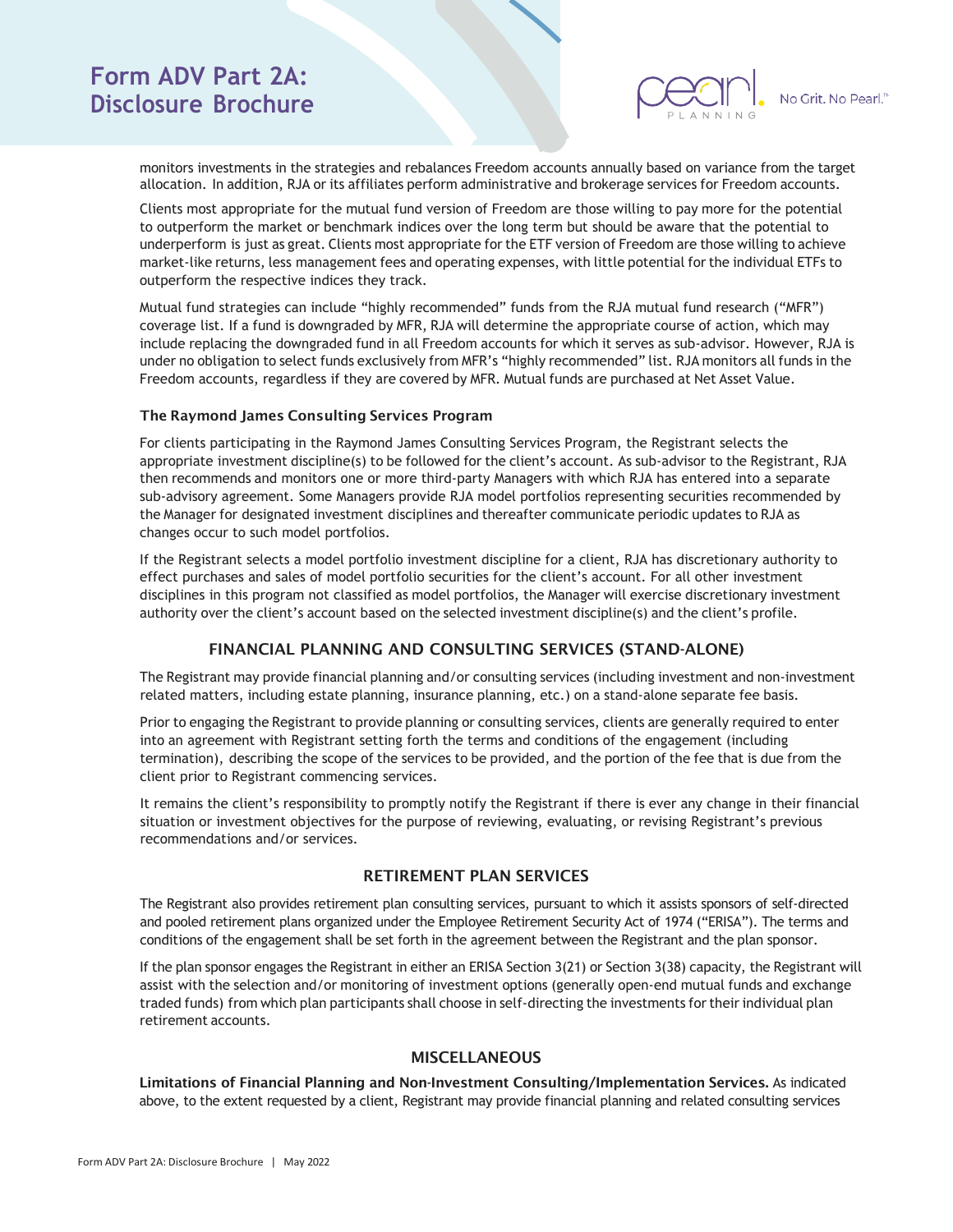

inclusive of its advisory fee as set forth at Item 5 below (exceptions may occur based upon assets under management, special projects, etc., for which the Registrant may charge a separate fee). However, neither the Registrant nor its investment adviser representatives assist clients with the implementation of any financial plan, unless they have agreed to do so in writing. The Registrant does not monitor a client's financial plan, unless specifically engaged to do so, and it is the client's responsibility to revisit the financial plan with the Registrant, if desired.

Furthermore, although the Registrant may provide recommendations regarding non-investment related matters, such as estate planning, tax planning and insurance, the Registrant does not serve as an attorney or accountant, and no portion of its services should be construed as legal or accounting services. Accordingly, the Registrant **does not** prepare estate planning documents or tax returns.

To the extent requested by a client, the Registrant may recommend the services of other professionals for certain non-investment implementation purposes (i.e., attorneys, accountants, insurance, etc.), including certain of the Registrant's representatives in their individual capacities as registered representatives of a broker-dealer or as licensed insurance agents (See disclosure at Item 10.C below). The client is under no obligation to engage the services of any such recommended professional. The client retains absolute discretion over all such implementation decisions and is free to accept or reject any recommendation from Registrant and/or its representatives. The recommendation that a client purchase a insurance commission product from a Registrant's representative in his/her individual capacity as an insurance agent, presents a *conflict of interest*, as the receipt of commissions may provide an incentive to recommend investment and/or insurance products based on commissions to be received, rather than on a particular client's need. The fees charged and compensation derived from the sale of such insurance products is separate from, and in addition to, Registrant's investment advisory fee.

If the client engages any recommended unaffiliated professional, and a dispute arises thereafter relative to such engagement, the client agrees to seek recourse exclusively from and against the engaged professional. At all times, the engaged licensed professional(s) (i.e., attorney, accountant, insurance agent, etc.), and **not** the Registrant, shall be responsible for the quality and competency of the services provided.

Data Aggregation Providers**.** In conjunction with the services provided by certain third-party data aggregation services. Registrant may also provide periodic comprehensive reporting services, which can incorporate all of the client's investment assets including those investment assets that are not part of the assets managed by Registrant (the "Excluded Assets"). Registrant's service relative to the Excluded Assets is limited to reporting services only, which does not include investment implementation. Because Registrant does not have trading authority for the Excluded Assets, to the extent applicable to the nature of the Excluded Assets (assets over which the client maintains trading authority vs. trading authority designated to another investment professional), the client (and/or the other investment professional), and not Registrant, shall be exclusively responsible for directly implementing any recommendations relative to the Excluded Assets. The client and/or their other advisors that maintain trading authority, and not Registrant, shall be exclusively responsible for the investment performance of the Excluded Assets. Without limiting the above, Registrant shall not be responsible for any implementation error (timing, trading, etc.) relative to the Excluded Assets. In the event the client desires that Registrant provide investment management services with respect to the Excluded Assets, the client may engage Registrant to do so pursuant to the terms and conditions of the Investment Advisory Agreement between Registrant and the client.

Raymond James Trust Program. Registrant participates in the Raymond James Trust ("RJT") program. In this program, RJT serves as a fiduciary (i.e., trustee, agent, executor, or personal representative) to the managed client account, while the Registrant continues to serve in an investment advisory capacity. RJT, in its fiduciary role may communicate with clients and undertake both investment management and trade execution responsibilities, in addition to performing trustee services. RJT will typically review investment activity with the Registrant and coordinate with the Registrant on client relationship management duties, in connection with the delivery of RJT services. RJT, if authorized, may also execute account agreements and insurance applications on behalf of the client. The RJT investment department maintains responsibility for ensuring that investments are prudent and suitable for each account. RJT reviews client account assets at acceptance and annually thereafter. During the RJT initial review, the client account will be assigned an investment objective in accordance with the RJT investment program. On an annual basis, this investment objective will be affirmed. In the event that an account is not in compliance with RJT investment guidelines, the Registrant may work with RJT to address program compliance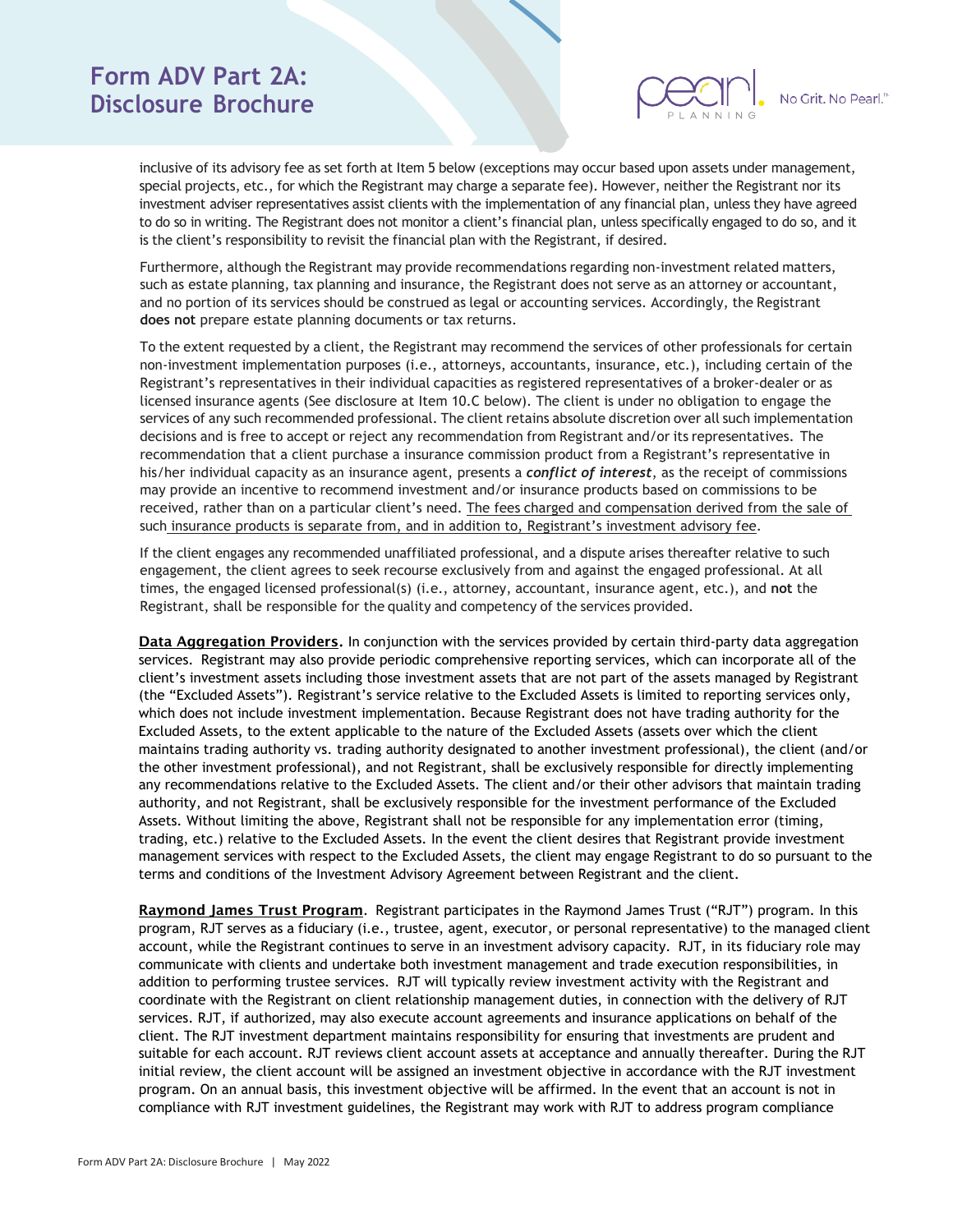

issues. Participating clients will pay a trustee/ agency fee to RJT which includes both RJT's fee and Registrant's management fee. The Registrant's advisory fee may be limited in accordance with RJT program guidelines. More information regarding participation in this program, and any associated costs, may be obtained from RJT.

Use of Mutual and Exchange Traded Funds: Most mutual funds and exchange traded funds are available directly to the public. Therefore, a prospective client can obtain many of the funds that may be utilized by Registrant independent of engaging Registrant as an investment advisor. However, if a prospective client determines to do so, he/she will not receive Registrant's initial and ongoing investment advisory services.

In addition to Registrant's investment advisory fee described below, and transaction and/or custodial fees discussed below, clients will also incur, relative to all mutual fund and exchange traded fund purchases, charges imposed at the fund level (e.g., management fees and other fund expenses).

**Use of DFA Mutual Funds**: Registrant utilizes the mutual funds issued by Dimensional Fund Advisors ("DFA"). DFA funds are generally only available through registered investment advisers approved by DFA. Thus, if the client was to terminate Registrant's services, and transition to another adviser who has not been approved by DFA to utilize DFA funds, restrictions regarding additional purchases of, or reallocation among other DFA funds, will generally apply.

Retirement Plan Rollovers-Conflict of Interest: A client or prospective client leaving an employer typically has four options regarding an existing retirement plan (and may engage in a combination of these options): (i) leave the money in the former employer's plan, if permitted, (ii) roll over the assets to the new employer's plan, if one is available and rollovers are permitted, (iii) roll over to an Individual Retirement Account ("IRA"), or (iv) cash out the account value (which could, depending upon the client's age, result in adverse tax consequences). If the Registrant recommends that a client roll over their retirement plan assets into an account to be managed by the Registrant, such a recommendation creates a conflict of interest if the Registrant will earn an advisory fee on the rolled over assets. If Registrant provides a recommendation as to whether a client should engage in a rollover or not (whether it is from an employer's plan or an existing IRA), Registrant is acting as a fiduciary within the meaning of Title I of the Employee Retirement Income Security Act and/or the Internal Revenue Code, as applicable, which are laws governing retirement accounts. **No client is under any obligation to roll over retirement plan assets to an account managed by Registrant, whether it is from an employer's plan or an existing IRA.**

Independent Managers: Registrant may recommend that the client allocate a portion of a client's investment assets among unaffiliated independent investment managers ("Independent Manager(s)") in accordance with the client's designated investment objective(s). In such situations, the Independent Manager(s) will have day-to-day responsibility for the active discretionary management of the allocated assets. Registrant will continue to render investment supervisory services to the client relative to the ongoing monitoring and review of account performance, asset allocation, and client investment objectives. The Registrant generally considers the following factors when recommending Independent Manager(s): the client's designated investment objective(s), management style, performance, reputation, financial strength, reporting, pricing, and research. **The investment management fees charged by the designated Independent Manager(s) are exclusive of, and in addition to, Registrant's ongoing investment advisory fee**, subject to the terms and conditions of a separate agreement between the client and the Independent Manager(s). Registrant's advisory fee is set forth in the fee schedule at Item 5 below.

Non-Discretionary Service Limitations. Clients that determine to engage Registrant on a non-discretionary investment advisory basis **must be willing to accept** that Registrant cannot affect any account transactions without obtaining prior consent to such transaction(s) from the client. Therefore, in the event that Registrant would like to make a transaction for a client's account (including in the event of an individual holding or general market correction), and the client is unavailable, the Registrant will be unable to effect the account transaction(s) (as it would for its discretionary clients) **without first obtaining the client's consent**.

Variable Annuity Management: The Registrant allocates client investment assets on a discretionary or nondiscretionary basis among the investment sub accounts of variable annuity products previously purchased by the client. The Registrant manages the variable annuity consistent with the client's investment objective. Of course, there can be no assurance or guarantee that the Registrant's market decisions will be correct or profitable. The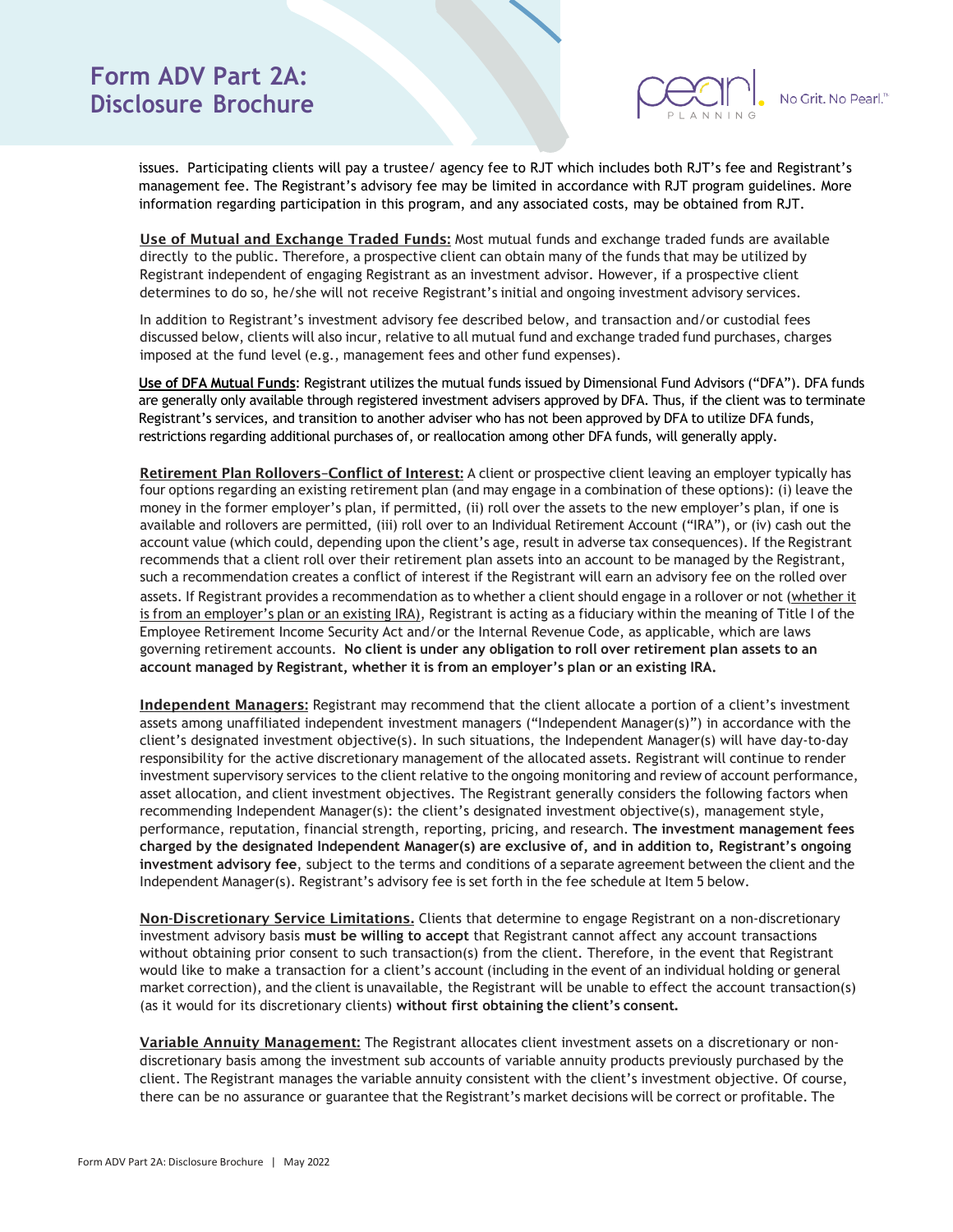

Registrant includes the variable product assets as part of "assets under management" for the purposes of calculating its annual advisory fee.

Private Investment Funds. Registrant may recommend that certain qualified clients consider an investment in unaffiliated private investment funds. Registrant's role relative to the private investment funds shall be limited to its initial and ongoing due diligence and investment monitoring services. Registrant's clients are under absolutely no obligation to consider or make an investment in a private investment fund(s).

Private Investment Fund Risk Factors: Private investment funds generally involve various risk factors, including, but not limited to, potential for complete loss of principal, liquidity constraints and lack of transparency, a complete discussion of which is set forth in each fund's offering documents, which will be provided to each client for review and consideration. Unlike liquid investments that a client may own, private investment funds do not provide daily liquidity or pricing. Each prospective client investor will be required to complete a Subscription Agreement, pursuant to which the client shall establish that they are qualified for investment in the fund and acknowledges and accepts the various risk factors that are associated with such an investment.

Valuation: If Registrant bills an investment advisory fee based upon the value of private investment funds or otherwise references private investment funds owned by the client on any supplemental account reports prepared by Registrant, the value for all private investment funds owned by the client will reflect the most recent valuation provided by the fund sponsor. The current value of any private investment fund could be significantly more or less than the original purchase price or the price reflected in any supplemental account report.

Exchange Traded Notes. ETNs are unsecured debt obligation of the issuer, that trade on exchanges and seek a return linked to a market index or other benchmark. Unlike ETFs, ETNs do not buy or hold assets to replicate or approximate the performance of the underlying index. The return on an ETN generally depends on price changes if the ETN is sold before maturing (as with stocks or ETFs)— or on the payment, if any, of a distribution if the ETN is held to maturity (as with some other structured products). An ETN's indicative value is computed by the issuer and is distinct from an ETN's market price, which is the price at which an ETN trades in the secondary market. An ETN's market price can deviate, sometimes significantly, from its indicative value.

Borrowing Against Assets/Risks. A client who has a need to borrow money could determine to do so by using:

- **Margin**-The account custodian or broker-dealer lends money to the client. The custodian charges the client interest for the right to borrow money, and uses the assets in the client's brokerage account as collateral; and,
- **Pledged Assets Loan** In consideration for a lender (i.e., a bank, etc.) to make a loan to the client, the client pledges its investment assets held at the account custodian as collateral.

These above-described collateralized loans are generally utilized because they typically provide more favorable interest rates than standard commercial loans. These types of collateralized loans can assist with a pending home purchase, permit the retirement of more expensive debt, or enable borrowing in lieu of liquidating existing account positions and incurring capital gains taxes. However, such loans are not without potential material risk to the client's investment assets. The lender (i.e., custodian, bank, etc.) will have recourse against the client's investment assets in the event of loan default or if the assets fall below a certain level. For this reason, Registrant does not recommend such borrowing unless it is for specific short-term purposes (i.e., a bridge loan to purchase a new residence). Registrant does not recommend such borrowing for investment purposes (i.e., to invest borrowed funds in the market). Regardless, if the client was to determine to utilize margin or a pledged assets loan, the following economic benefits would inure to Registrant:

- by taking the loan rather than liquidating assets in the client's account, Registrant continues to earn a fee on such Account assets; and,
- if the client invests any portion of the loan proceeds in an account to be managed by Registrant, Registrant will receive an advisory fee on the invested amount; and,
- if Registrant's advisory fee is based upon the higher margined account value (*see* margin disclosure at Item 5 below), Registrant will earn a correspondingly higher advisory fee. This could provide Registrant with a disincentive to encourage the client to discontinue the use of margin.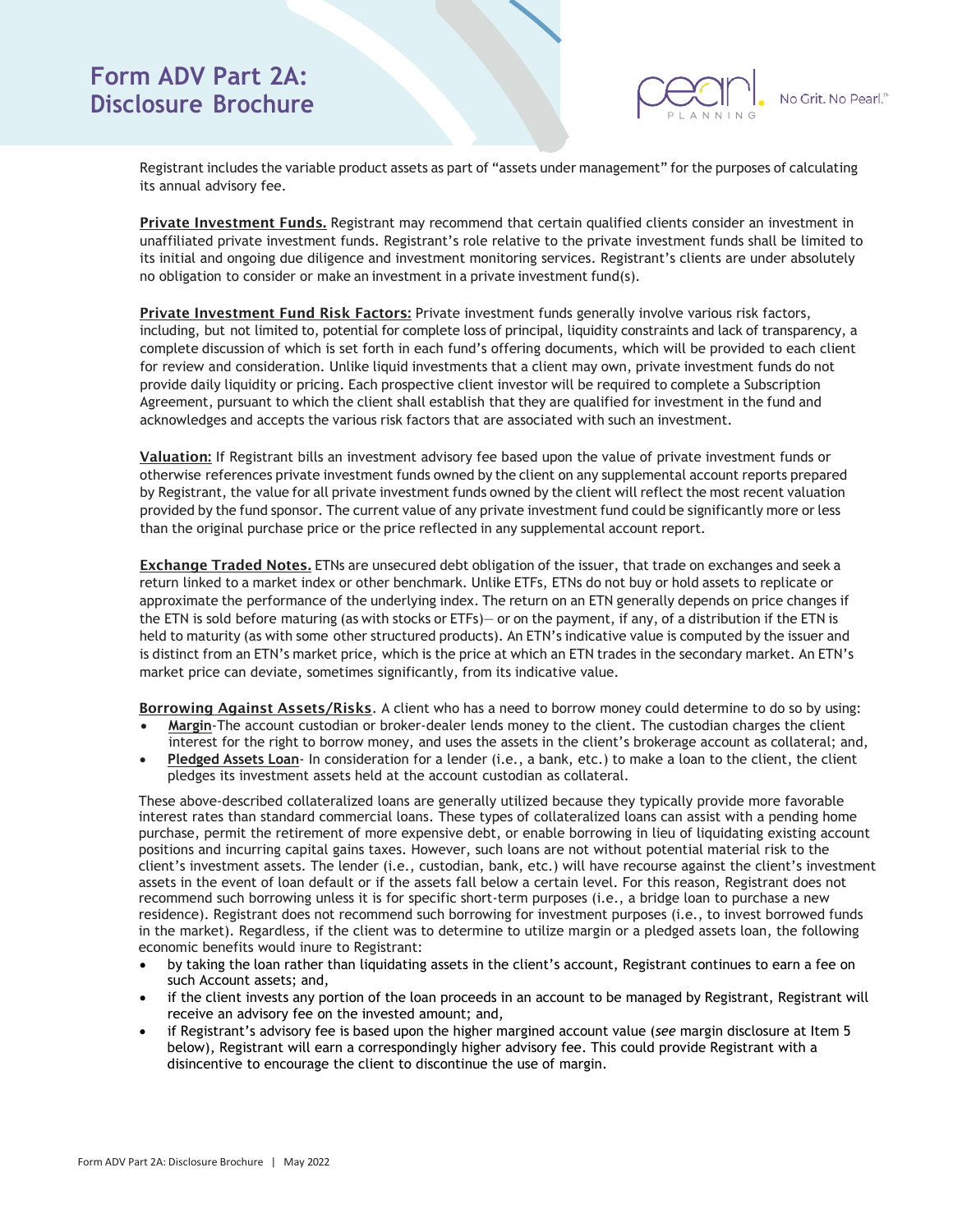

**Please Note:** The Client must accept the above risks and potential corresponding consequences associated with the use of margin or a pledged assets loan.

Socially Responsible Investing Limitations. *Socially Responsible Investing* involves the incorporation of Environmental, Social and Governance considerations into the investment due diligence process ("ESG). There are potential limitations associated with allocating a portion of an investment portfolio in ESG securities (i.e., securities that have a mandate to avoid, when possible, investments in such products as alcohol, tobacco, firearms, oil drilling, gambling, etc.). The number of these securities may be limited when compared to those that do not maintain such a mandate. ESG securities could underperform broad market indices. Investors must accept these limitations, including potential for underperformance. Correspondingly, the number of ESG mutual funds and exchange traded funds are few when compared to those that do not maintain such a mandate. As with any type of investment (including any investment and/or investment strategies recommended and/or undertaken by Registrant), there can be no assurance that investment in ESG securities or funds will be profitable or prove successful.

Cryptocurrency**:** For clients who want exposure to cryptocurrencies, including Bitcoin, the Registrant, will advise the client to consider a potential investment in corresponding exchange traded securities, or an allocation to separate account managers and/or private funds that provide cryptocurrency exposure. Crypto is a digital currency that can be used to buy goods and services but uses an online ledger with strong cryptography (i.e., a method of protecting information and communications through the use of codes) to secure online transactions. Unlike conventional currencies issued by a monetary authority, cryptocurrencies are generally not controlled or regulated and their price is determined by the supply and demand of their market. Because cryptocurrency is currently considered to be a speculative investment, the Registrant will not exercise discretionary authority to purchase a cryptocurrency investment for client accounts. Rather, a client must expressly authorize the purchase of the cryptocurrency investment. Please Note: The Registrant does not recommend or advocate the purchase of, or investment in, cryptocurrencies. The Registrant considers such an investment to be speculative. Please Also Note: Clients who authorize the purchase of a cryptocurrency investment must be prepared for the potential for liquidity constraints, extreme price volatility and complete loss of principal.

Structured Notes**.** Registrant may purchase structured notes for client accounts. A structured note is a financial instrument that combines two elements, a debt security and exposure to an underlying asset or assets. It is essentially a note, carrying counter party risk of the issuer. However, the return on the note is linked to the return of an underlying asset or assets (such as the S&P 500 Index or commodities). It is this latter feature that makes structured products unique, as the payout can be used to provide some degree of principal protection, leveraged returns (but usually with some cap on the maximum return), and be tailored to a specific market or economic view. In addition, investors may receive long-term capital gains tax treatment if certain underlying conditions are met and the note is held for more than one year. Finally, structured notes may also have liquidity constraints, such that the sale thereof before maturity may be limited.

Custodian Charges-Additional Fees. As discussed below at Items 5 and 12, when requested to recommend a broker-dealer/custodian for client accounts, Registrant generally recommends that *Raymond James* serve as the broker-dealer/custodian for client investment management assets. Broker-dealers such as *Raymond James* charge brokerage commissions, transaction, and/or other types of fees for effecting certain types of securities transactions (i.e., including transaction fees for certain mutual funds, and mark-ups and mark-downs charged for fixed income transactions, etc.). The types of securities for which transaction fees, commissions, and/or other type fees (as well as the amount of those fees) shall differ depending upon the broker-dealer/custodian. Raymond James does not currently charge commissions on transaction equity or ETF utilized by Registrant. Any broker/dealer/custodian fees/charges are in addition to Registrant's investment advisory fee at Item 5 below. Registrant does not receive any portion of these fees/charges.

Portfolio Activity. Registrant has a fiduciary duty to provide services consistent with the client's best interest. As part of its investment advisory services, Registrant will review client portfolios on an ongoing basis to determine if any changes are necessary based upon various factors, including, but not limited to, investment performance, fund manager tenure, style drift, account additions/withdrawals, and/or a change in the client's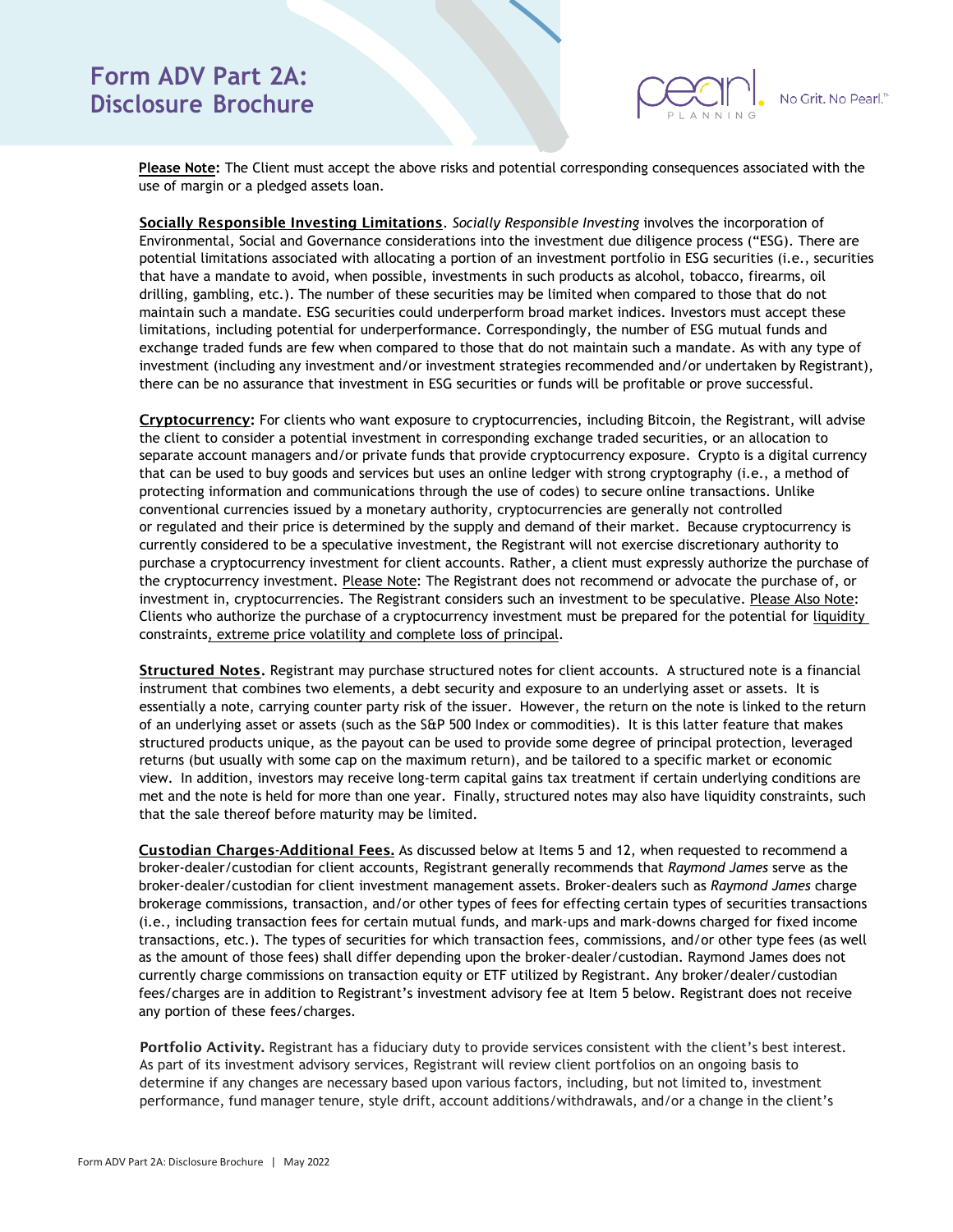

investment objective. Based upon these factors, there may be extended periods of time when Registrant determines that changes to a client's portfolio are neither necessary nor prudent. Clients nonetheless remain subject to the fees described in Item 5 below during periods of account inactivity.

Cash Positions: Registrant, in certain instances (such as where client is in a dollar cost averaging program), may consider cash as an asset class. As such, unless determined to the contrary by Registrant, certain cash positions (money markets, etc.) shall continue to be included as part of assets under management for purposes of calculating Registrant's advisory fee. At any specific point in time, depending upon perceived or anticipated market conditions/events (there being no guarantee that such anticipated market conditions/events will occur), Registrant may maintain cash positions for defensive purposes. In addition, while assets are maintained in cash, such amounts could miss market advances. Depending upon current yields, at any point in time, Registrant's advisory fee could exceed the interest paid by the client's money market fund.

**Use of Pontera Platform** Pearl Planning uses the Pontera platform made available by Pontera Solutions, Inc. ("Pontera"), a third party online platform, to assist with management of clients' "held away" accounts, including 401(k)s, 403(b)s, annuities, and 529 education savings plans, and as an order management system for such accounts where Pearl Planning implements tax-efficient asset location and opportunistic rebalancing strategies on behalf of the client. The specific fee schedule charged by Pearl Planning for account management of held away assets is established in the client's written agreement with Pearl Planning. To facilitate use of the Pontera platform, the client securely logs into the Pontera site and entitles Pearl Planning to manage the assets. Pontera charges Pearl Planning 25 bps for each managed account. Clients do not pay any additional fee to Pontera or to Pearl Planning in connection with platform participation. Pearl Planning is not affiliated with the Pontera platform in any way and receives no compensation from them for using their platform.

Investment management fees are generally directly debited on a pro rata basis from client accounts. The exception for this is directly-managed held-away accounts, such as 401(k)s. As it is impossible to directly debit the fees from these accounts, those fees will be assigned to the client's taxable accounts on a pro-rata basis. If the client does not have a taxable account, those fees will be billed directly to the client.

Client Obligations. In performing its services, Registrant shall not be required to verify any information received from the client or from the client's other professionals and is expressly authorized to rely thereon. Moreover, each client is advised that it remains their responsibility to promptly notify the Registrant if there is ever any change in their financial situation or investment objectives for the purpose of reviewing, evaluating, or revising Registrant's previous recommendations and/or services.

Disclosure Statement. A copy of the Registrant's written Brochure and CRS, as set forth on Parts 2 and 3 of *Form ADV*, respectively, shall be provided to each client prior to the execution of any new advisory agreement.

- C. The Registrant shall provide investment advisory services specific to the needs of each client. Prior to providing investment advisory services, an investment adviser representative will ascertain each client's investment objective(s). Thereafter, the Registrant shall allocate and/or recommend that the client allocate investment assets consistent with the designated investment objective(s). The client may, at any time, impose reasonable restrictions, in writing, on the Registrant's services.
- D. The Registrant does not participate in a wrap fee program.
- E. As of December 31, 2021 the Registrant had \$760,774,344 in assets under management.

### <span id="page-7-0"></span>5. Fees and Compensation

#### A. INVESTMENT ADVISORY SERVICES

The Registrant provides discretionary and non-discretionary investment advisory services on a negotiable fee only basis. The Registrant's annual investment advisory fee shall be based upon a percentage (%) of the market value of the assets placed under the Registrant's management, generally ranging between 0.40% and 1.30%, as follows: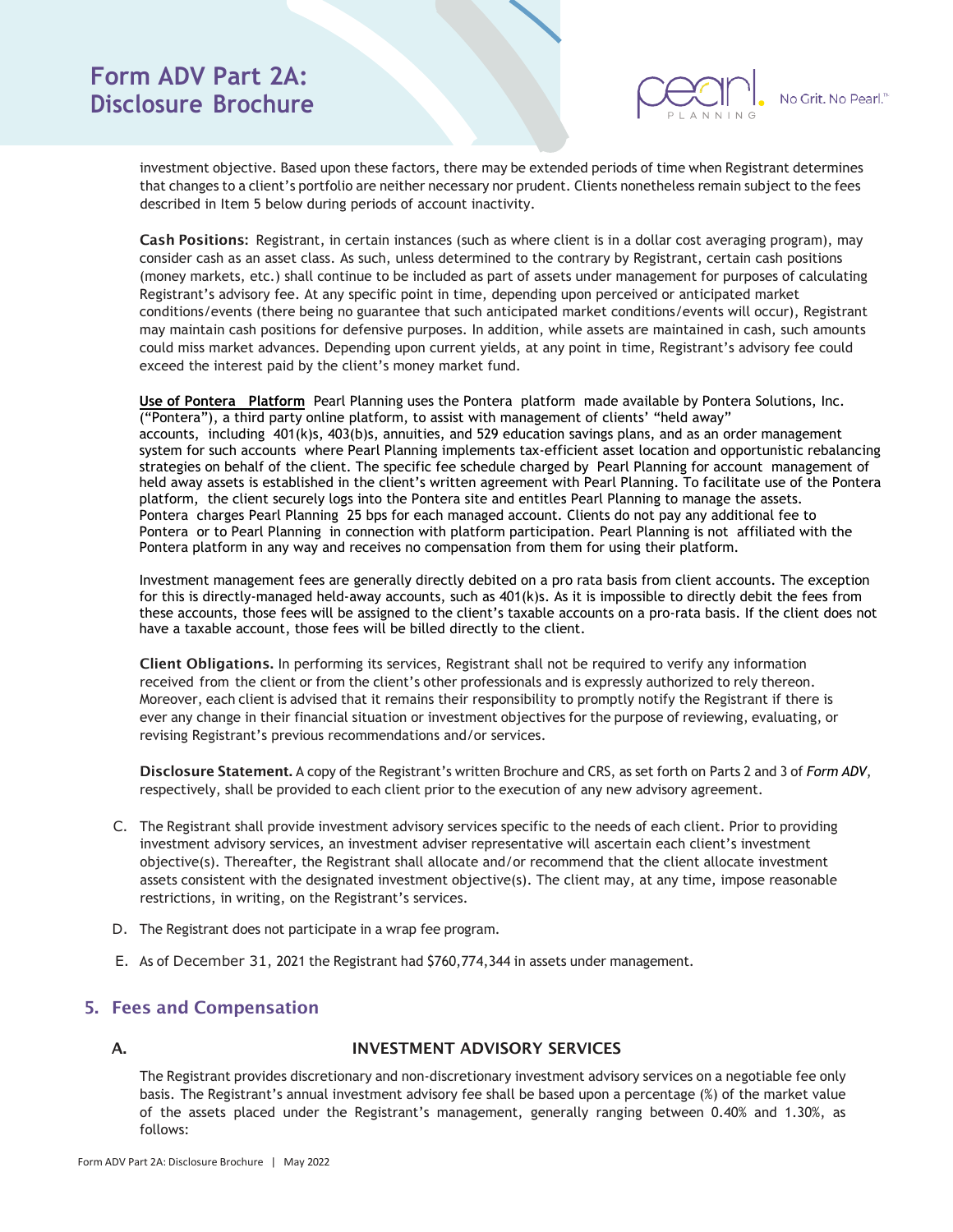

| Amounts less than \$500,000    |       |  |  |
|--------------------------------|-------|--|--|
| First \$500,000                | 1.30% |  |  |
| Amounts greater than \$500,000 |       |  |  |
| First \$1,000,000              | 1.0%  |  |  |
| Next \$4,000,000               | 0.85% |  |  |
| Next \$5,000,000               | 0.70% |  |  |
| Next \$10,000,000              | 0.50% |  |  |
| Amounts over \$20,000,000      | 0.40% |  |  |

The Registrant, in its sole discretion, may charge a lesser investment management fee and/or a fixed fee based upon certain criteria (i.e., anticipated future earning capacity, anticipated future additional assets, dollar amount of assets to be managed, related accounts, account composition, negotiations with client, etc.). As result of the above, similarly situated clients could pay different fees. In addition, similar advisory services may be available from other investment advisers for similar or lower fees.

#### FINANCIAL PLANNING AND CONSULTING SERVICES (STAND-ALONE)

The Registrant may provide financial planning and/or consulting services (including investment and non-investment related matters, including estate planning, insurance planning, etc.) on a stand-alone fee basis. Registrant's planning and consulting fees are negotiable, but generally range from \$500 to \$15,000 on a fixed fee basis, and from \$100 to \$500 on an hourly rate basis, depending upon the level and scope of the service(s) required and the professional(s) rendering the service(s).

#### RETIREMENT PLAN SERVICES

The Registrant provides retirement plan consulting services, in the capacity of either a 3(21) or 3(38) advisor, pursuant to which it assists sponsors of self-directed retirement plans with the selection and/or monitoring of investment alternatives from which plan participants shall choose in self-directing the investments for their individual plan retirement accounts. The Registrant's annual fee for these services shall generally range from negotiable up to 1.00% of the total assets maintained within the plan.

B. Clients may elect to have the Registrant's advisory fees deducted from their custodial account. Both Registrant's Agreement and the custodial/clearing agreement may authorize the custodian to debit the account for the amount of the Registrant's investment advisory fee and to directly remit that advisory fee to the Registrant in compliance with regulatory procedures. In the limited event that the Registrant bills the client directly, payment is due upon receipt of the Registrant's invoice.

Registrant shall treat intra-quarter account additions and withdrawals equally. Specifically, Registrant does not generally adjust the quarterly fee for asset additions/withdrawals during the quarter unless the client adds or withdraws from the account more than \$100,000 on a net basis on any single market day. In such event, Registrant shall charge a pro-rated fee or issue a pro-rated reimbursement based upon the number of days remaining in the billing quarter.

C. As discussed below, unless the client directs otherwise or an individual client's circumstances require, Registrant shall generally recommend that Raymond James & Associates ("Raymond James") serve as the brokerdealer/custodian for client investment management assets. Broker-dealers such as Raymond James may charge transaction fees for effecting certain securities transactions.

In addition to the Registrant's investment management fee and/or transaction fees, clients will also incur,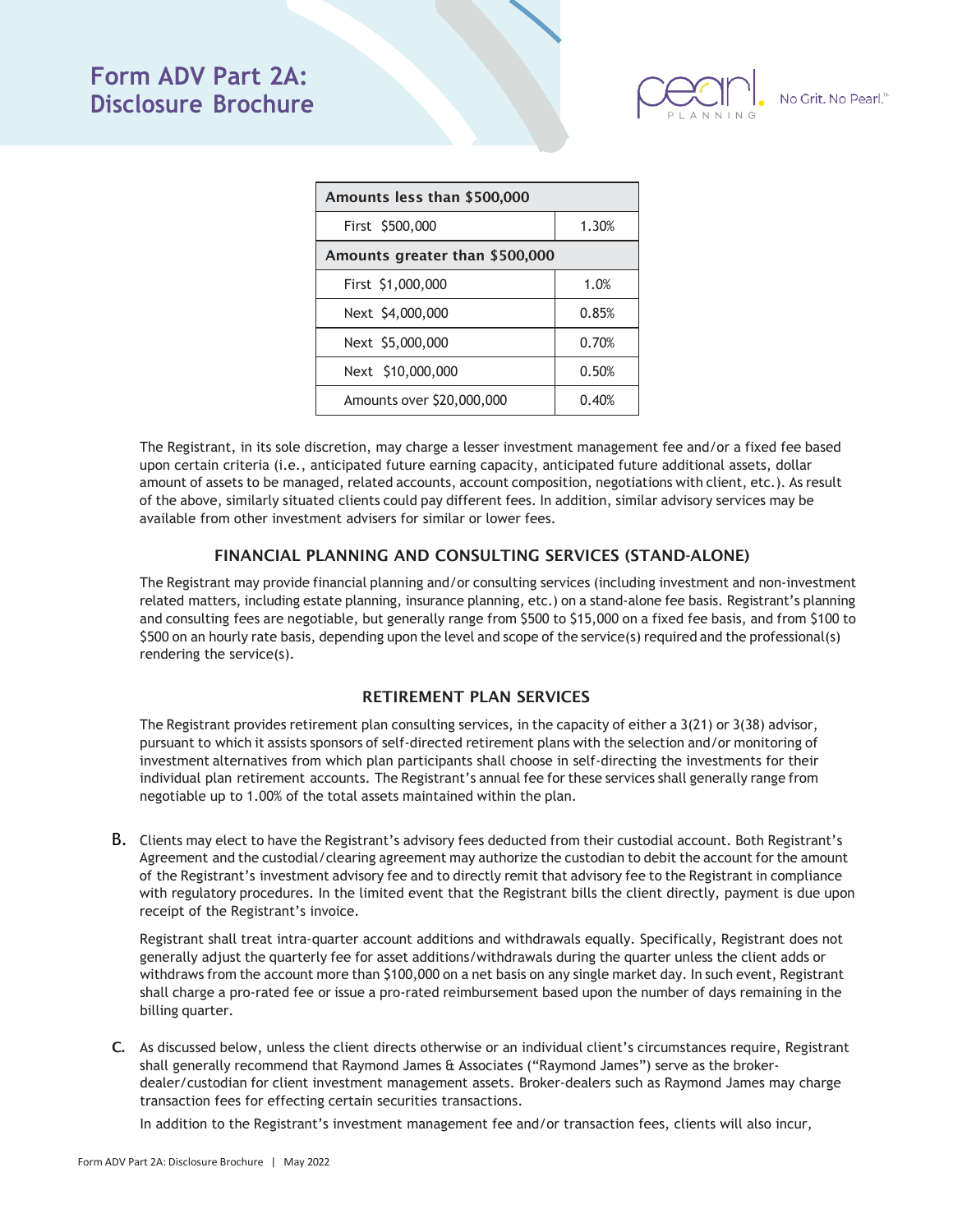

relative to all mutual fund and exchange traded fund purchases, charges imposed at the fund level (e.g., management fees and other fund expenses).

D. Registrant's annual investment advisory fee shall be prorated and paid quarterly, in advance, based upon the market value of the assets on the last business day of the previous month.

With the exception of a financial planning engagement on a project basis, which may automatically terminate upon the completion of the project, agreements between the Registrant and the client will continue in effect until terminated by either party by written notice in accordance with the terms of the Agreement.

Neither the Registrant, nor its representatives accept compensation from the sale of securities or other investment products.

### <span id="page-9-0"></span>6. Performance-Based Fees and Side-by-Side Management

Neither the Registrant nor any supervised person of the Registrant accepts performance-based fees.

### <span id="page-9-1"></span>7. Types of Clients

The Registrant's clients shall generally include individuals, qualified plans, business entities, trusts, and estates.

### <span id="page-9-2"></span>8. Methods of Analysis, Investment Strategies and Risk of Loss

- A. The Registrant may utilize the following methods of security analysis:
	- Fundamental— (analysis performed on historical and present data, with the goal of making financial forecasts)
	- Qualitative Analysis— (subjective evaluation of non-quantifiable factors and attempt to potentially predict changes to share price based on that data)

The Registrant may utilize the following investment strategies when implementing investment advice given to clients:

- Long Term Purchases (securities held at least a year)
- Short Term Purchases (securities sold within a year)

Investment Risk. Investing in securities involves risk of loss that clients should be prepared to bear. Different types of investments involve varying degrees of risk, and it should not be assumed that future performance of any specific investment or investment strategy (including the investments and/or investment strategies recommended or undertaken by the Registrant) will be profitable or equal any specific performance level(s).

All investment strategies have certain risks that are borne by the investor. Although there is no way to list all risks involved with investing, the following are common risks borne by the majority of investors:

Interest Rate Risk: Fluctuations in interest rates may cause investment prices to fluctuate. For example, when interest rates rise, bond prices generally fall.

Market Risk: Asset prices may drop in reaction to certain unforeseen events. Also referred to as exogenous risk, this type of risk is caused by external factors independent of a security's particular underlying fundamentals or intrinsic value. For example, geo-political, economic, legislative, and/or societal events may amplify market risk.

Inflation Risk: When inflation is present, a dollar today will not buy as much as a dollar next year, because purchasing power is eroding at the rate of inflation.

Currency Risk: Overseas investments are subject to fluctuations in the value of the dollar against the currency of the investment's originating country. This is also referred to as exchange rate risk.

Reinvestment Risk: This is the risk that future proceeds from investments may have to be reinvested at a potentially lower rate of return (i.e., interest rate). This primarily relates to fixed income securities.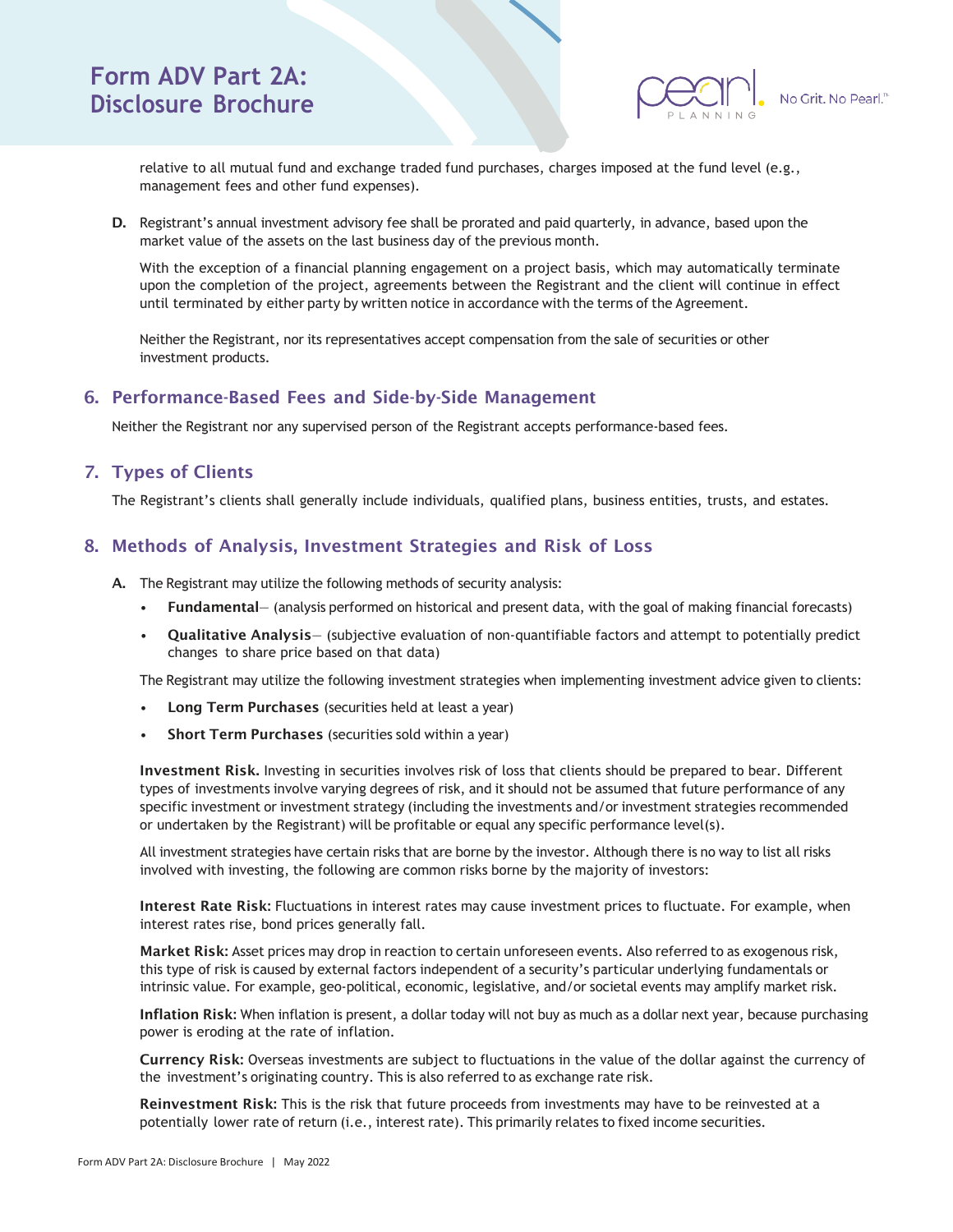

Business Risk: These risks are associated with a particular industry or a particular company within an industry. Some industries and/or companies may have historically demonstrated more stability than others. Economic factors and business functions are constantly changing. Past results are no guarantee of future performance.

Liquidity Risk: Liquidity is the ability to readily convert an investment into cash. Generally, assets are more liquid if many traders are interested in a standardized product.

Financial Risk: Also referred to as leverage risk. Excessive borrowing to finance a business' operations may lead to financial strain and the ability to generate profits or meet certain obligations. During periods of financial stress, the inability to meet loan obligations may result in bankruptcy and/or a declining market value.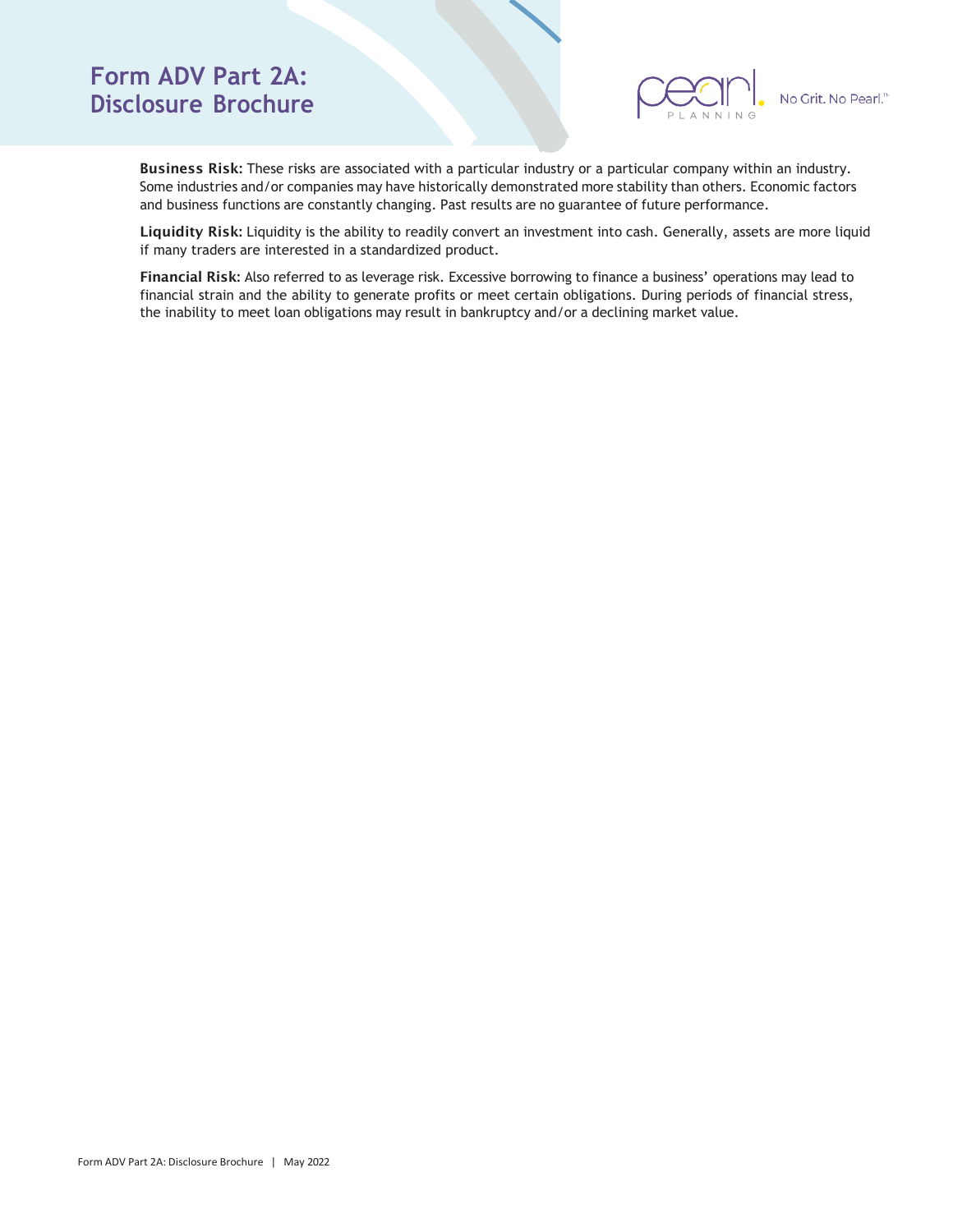

Counterparty Risk: The risk that each party may not be able to meet its contractual obligations. This may also be referred to as default risk for fixed income investments. In rare circumstances, the underlying securities within registered investment products may become illiquid which may restrict the ability of investors to redeem shares at quoted prices.

Execution Risk: The risk that buy/sell transactions may not be executed at favorable prices. This may occur during periods of abnormal market conditions.

B. The Registrant's methods of analysis and investment strategies do not present any significant or unusual risks. However, every method of analysis has its own inherent risks. To perform an accurate market analysis the Registrant must have access to current/new market information. The Registrant has no control over the dissemination rate of market information; therefore, unbeknownst to the Registrant, certain analyses may be compiled with outdated market information, severely limiting the value of the Registrant's analysis. Furthermore, an accurate market analysis can only produce a forecast of the direction of market values. There can be no assurances that a forecasted change in market value will materialize into actionable and/or profitable investment opportunities.

The Registrant's primary investment strategies - Long Term Purchases and Short-Term Purchases - are fundamental investment strategies. However, every investment strategy has its own inherent risks and limitations. For example, longer term investment strategies require a longer investment time period to allow for the strategy to potentially develop. Shorter term investment strategies require a shorter investment time period to potentially develop but, as a result of more frequent trading, may incur higher transactional costs when compared to a longer-term investment strategy.

C. Currently, the Registrant primarily recommends that clients allocate investment assets among various individual equity (stocks), debt (bonds) and fixed income securities, mutual funds, or ETFs on a discretionary basis in accordance with the client's designated investment objective(s).

### <span id="page-11-0"></span>9. Disciplinary Information

The Registrant has not been the subject of any disciplinary actions.

### <span id="page-11-1"></span>10.Other Financial Industry Activities and Affiliations

- A. Neither the Registrant, nor its representatives, are registered or have an application pending to register, as a brokerdealer or a registered representative of a broker-dealer.
- B. Neither the Registrant, nor its representatives, are registered or have an application pending to register, as a futures commission merchant, commodity pool operator, a commodity trading advisor, or a representative of the foregoing.
- C. Licensed Insurance Agents. Certain of the Registrant's representatives, in their individual capacities, are licensed insurance agents. These individuals may recommend the purchase of certain insurance-related products on a commission basis. As referenced in Item 4.B above, clients can engage certain of Registrant's representatives to purchase insurance products on a commission basis.

Conflict of Interest: The recommendation by representatives of the Registrant that a client purchase an insurance commission product presents a conflict of interest, as the receipt of commissions may provide an incentive to recommend insurance products based on commissions to be received, rather than on a particular client's need. No client is under any obligation to purchase any commission products from representatives of the Registrant. Clients are reminded that they may purchase insurance products recommended by Registrant through other, non-affiliated representatives of a broker-dealer or insurance agents.

D. The Registrant does not receive, directly or indirectly, compensation from investment advisors that it recommends or selects for its clients.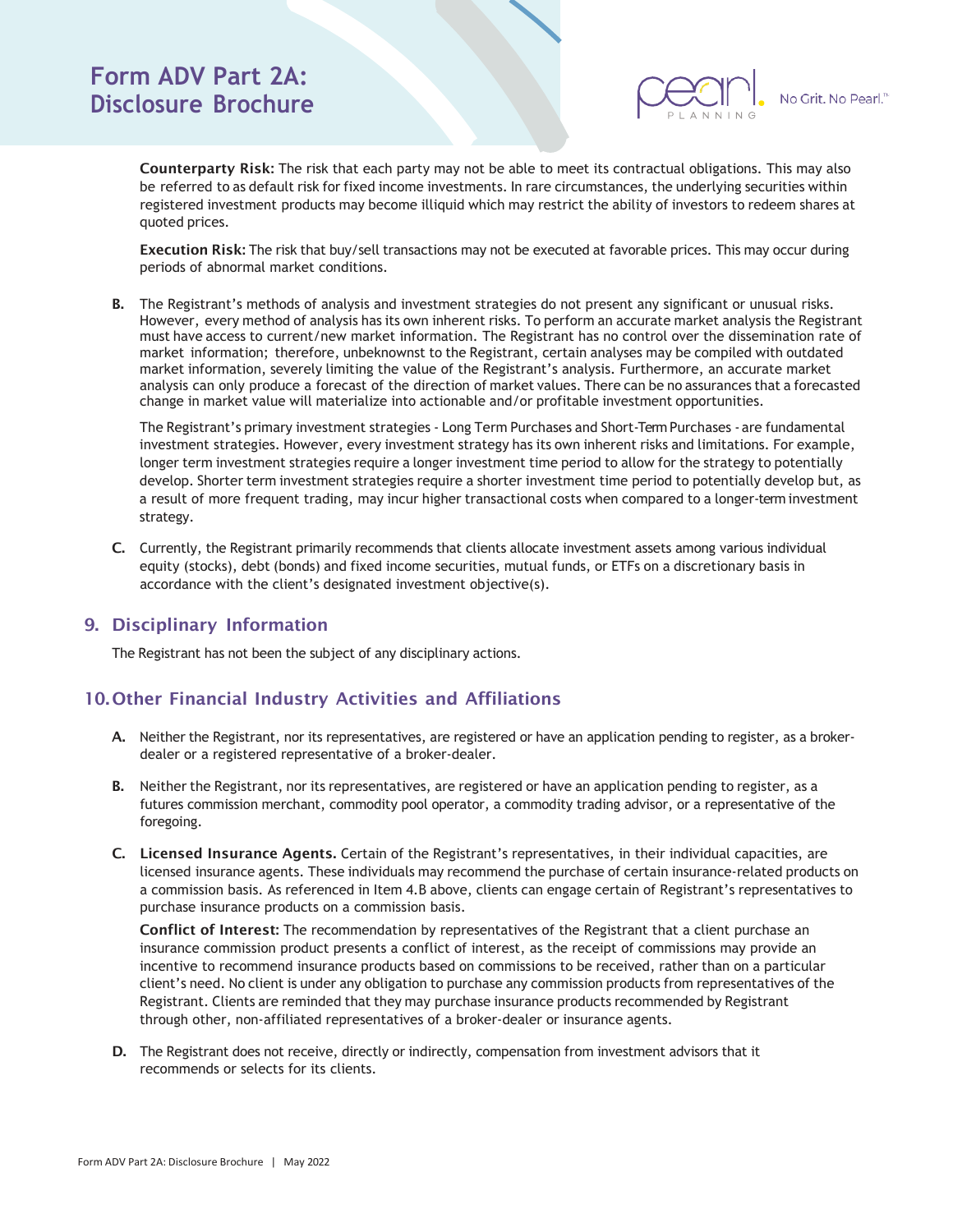

### <span id="page-12-0"></span>11.Code of Ethics, Participation or Interest in Client Transactions and Personal Trading

- A. The Registrant maintains an investment policy relative to personal securities transactions. This investment policy is part of Registrant's overall Code of Ethics, which serves to establish a standard of business conduct for all of Registrant's Representatives that is based upon fundamental principles of openness, integrity, honesty and trust, a copy of which is available upon request.
- B. In accordance with Section 204A of the Investment Advisers Act of 1940, the Registrant also maintains and enforces written policies reasonably designed to prevent the misuse of material non-public information by the Registrant or any person associated with the Registrant.
- C. Neither the Registrant nor any related person of Registrant recommends, buys, or sells for client accounts, securities in which the Registrant or any related person of Registrant has a material financial interest.

The Registrant and/or representatives of the Registrant may buy or sell securities that are also recommended to clients. This practice may create a situation where the Registrant and/or representatives of the Registrant are in a position to materially benefit from the sale or purchase of those securities. Therefore, this situation creates a conflict of interest. Practices such

as "scalping" (i.e., a practice whereby the owner of shares of a security recommends that security for investment and then immediately sells it at a profit upon the rise in the market price which follows the recommendation) could take place if the Registrant did not have adequate policies in place to detect such activities. In addition, this requirement can help detect insider trading, "front-running" (i.e., personal trades executed prior to those of the Registrant's clients) and other potentially abusive practices.

The Registrant has a personal securities transaction policy in place to monitor the personal securities transactions and securities holdings of each of the Registrant's "Access Persons." The Registrant's securities transaction policy requires that an Access Person of the Registrant must provide the Chief Compliance Officer or his/her designee with a written report of their current securities holdings within ten (10) days after becoming an Access Person. Additionally, each Access Person must provide the Chief Compliance Officer or his/her designee with a written report of the Access Person's current securities holdings at least once each twelve (12) month period thereafter on a date the Registrant selects.

D. The Registrant and/or representatives of the Registrant may buy or sell securities, at or around the same time as those securities are recommended to clients. This practice creates a situation where the Registrant and/or representatives of the Registrant are in a position to materially benefit from the sale or purchase of those securities. Therefore, this situation creates a conflict of interest. As indicated above in Item 11.C, the Registrant has a personal securities transaction policy in place to monitor the personal securities transaction and securities holdings of each of Registrant's Access Persons.

### <span id="page-12-1"></span>12.Brokerage Practices

A. In the event that the client requests that Registrant recommend a broker-dealer/custodian for execution and/or custodial services (exclusive of those clients that may direct Registrant to use a specific brokerdealer/custodian), Registrant recommends that investment management accounts be maintained at Raymond James. Prior to engaging Registrant to provide investment management services, the client will be required to enter into a formal advisory agreement with the Registrant setting forth the terms and conditions under which Registrant shall manage the client's assets, and a separate custodial/ clearing agreement with each designated broker-dealer/custodian.

Factors that Registrant considers in recommending Raymond James (or any other broker-dealer/custodian to clients) include historical relationship with Registrant, financial strength, reputation, execution capabilities, pricing, research, and service. Although the commissions and/or transaction fees paid by Registrant's clients shall comply with Registrant's duty to seek best execution, a client may pay a commission that is higher than another qualified broker-dealer might charge to effect the same transaction where Registrant determines, in good faith, that the commission/transaction fee is reasonable. In seeking best execution, the determinative factor is not the lowest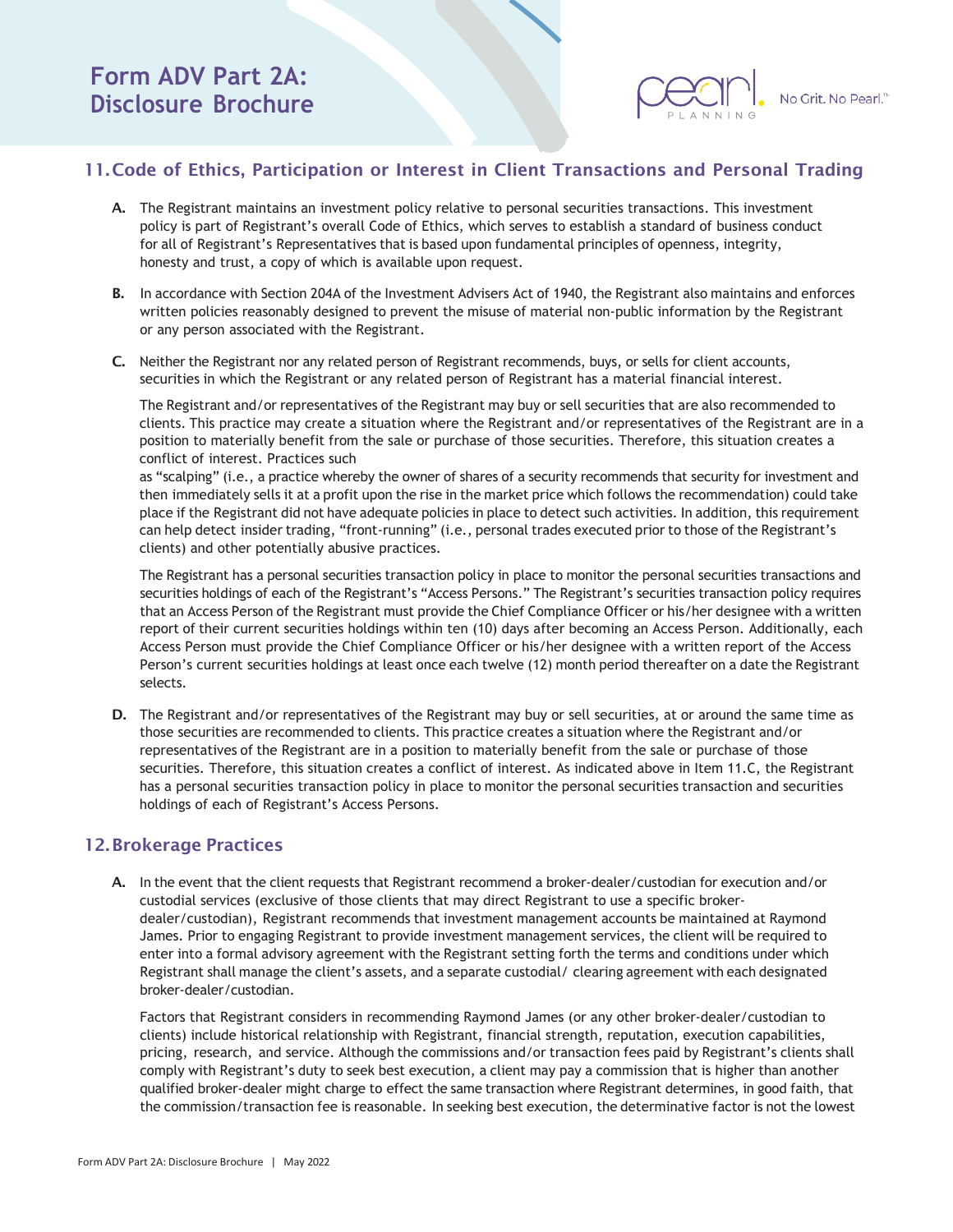

possible cost, but whether the transaction represents the best qualitative execution, taking into consideration the full range of a broker-dealer's services, including the value of research provided, execution capability, commission rates, and responsiveness. Accordingly, although Registrant will seek competitive rates, it may not necessarily obtain the lowest possible commission rates for client account transactions. The brokerage commissions or transaction fees charged by the designated broker-dealer/custodian are exclusive of, and in addition to, Registrant's investment management fee. Registrant's best execution responsibility is qualified if securities that it purchases for client accounts are mutual funds that trade at net asset value as determined at the daily market close.

#### 1. Research and Additional Benefits

Although not a material consideration when determining whether to recommend that a client utilize the services of a particular broker-dealer/custodian, Registrant receives from Raymond James (or another brokerdealer/custodian,

investment platform, unaffiliated investment manager, vendor, unaffiliated product/fund sponsor, or vendor) without cost (and/or at a discount) support services and/or products, certain of which assist Registrant to better monitor and service client accounts maintained at such institutions. Included within the support services that may be obtained by Registrant may be investment-related research, pricing information and market data, software and other technology that provide access to client account data, compliance and/or practice management-related publications, discounted or gratis consulting services, discounted and/or gratis attendance at conferences, meetings, and other educational and/or social events, marketing support, computer hardware and/or software and/or other products used by Registrant in furtherance of its investment advisory business operations.

- 2. Registrant does not receive referrals from broker-dealers.
- 3. Registrant does not generally accept directed brokerage arrangements (when a client requires that account transactions be effected through a specific broker-dealer). In such client directed arrangements, the client will negotiate terms and arrangements for their account with that broker-dealer, and Registrant will not seek better execution services or prices from other broker-dealers or be able to "batch" the client's transactions for execution through other broker-dealers with orders for other accounts managed by Registrant. As a result, client may pay higher commissions or other transaction costs or greater spreads, or receive less favorable net prices, on transactions for the account than would otherwise be the case.

In the event that the client directs Registrant to effect securities transactions for the client's accounts through a specific broker-dealer, the client correspondingly acknowledges that such direction may cause the accounts to incur higher commissions or transaction costs than the accounts would otherwise incur had the client determined to effect account transactions through alternative clearing arrangements that may be available through Registrant. Higher transaction costs adversely impact account performance.

Transactions for directed accounts will generally be executed following the execution of portfolio transactions for non-directed accounts.

B. To the extent that the Registrant provides investment management services to its clients, the transactions for each client account generally will be effected independently, unless the Registrant decides to purchase or sell the same securities for several clients at approximately the same time. The Registrant may (but is not obligated to) combine or "bunch" such orders to seek best execution, to negotiate more favorable commission rates or to allocate equitably among the Registrant's clients differences in prices and commissions or other transaction costs that might have been obtained had such orders been placed independently. Under this procedure, transactions will be averaged as to price and will be allocated among clients in proportion to the purchase and sale orders placed for each client account on any given day. The Registrant shall not receive any additional compensation or remuneration as a result of such aggregation.

### <span id="page-13-0"></span>13.Review of Accounts

A. For those clients to whom Registrant provides investment supervisory services, account reviews are conducted on an ongoing basis by the Registrant's Managing Member and/or representatives. All investment supervisory clients are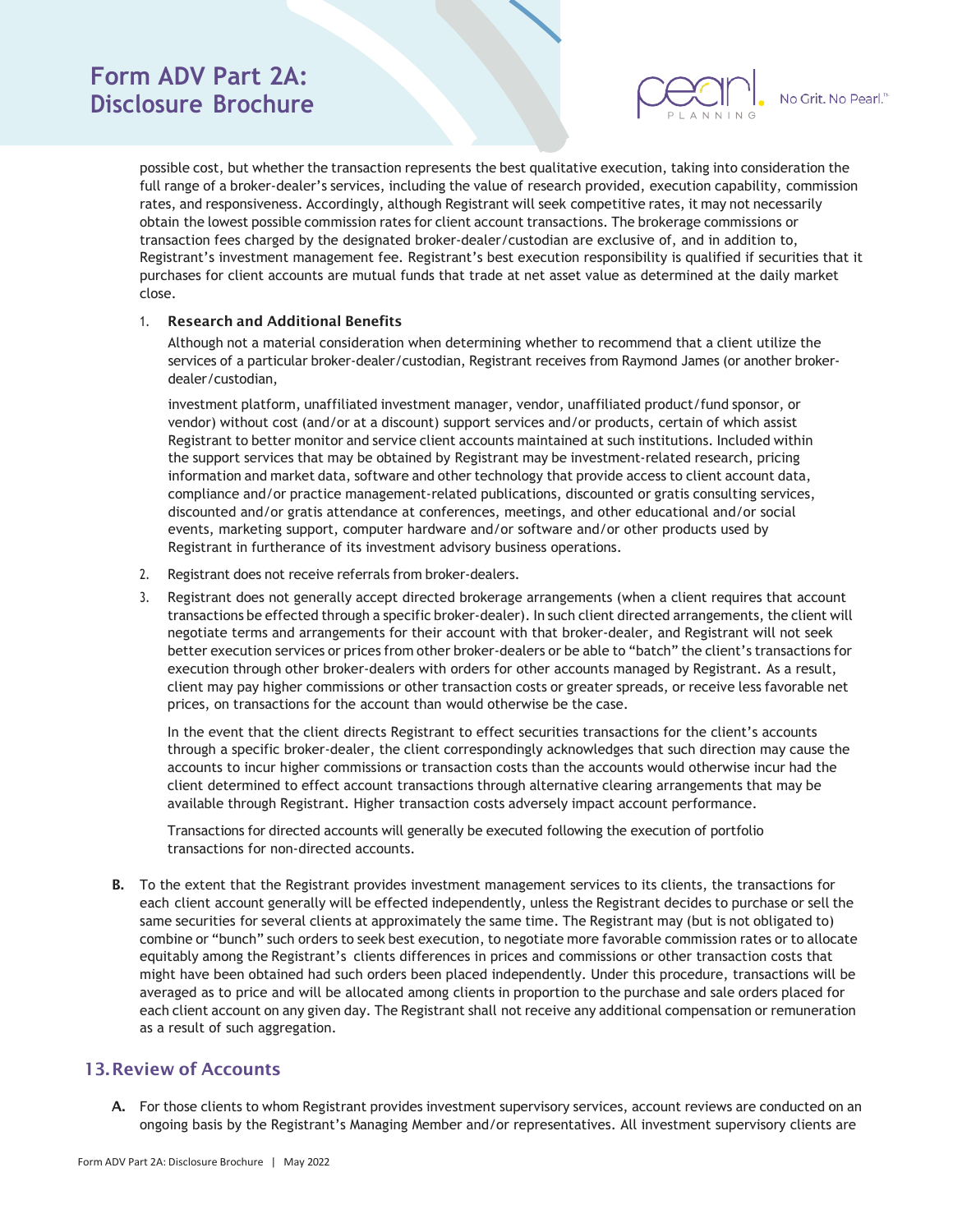

advised that it remains their responsibility to advise the Registrant of any changes in their investment objectives and/or financial situation. All clients (in person or via telephone) are encouraged to review financial planning issues (to the extent applicable), investment objectives and account performance with the Registrant on an annual basis.

- B. The Registrant may conduct account reviews on another than periodic basis upon the occurrence of a triggering event, such as a change in client investment objectives and/or financial situation, market corrections and client request.
- C. Clients are provided, at least quarterly, with written transaction confirmation notices and regular written summary account statements directly from the broker-dealer/custodian and/or program sponsor for the client accounts. The Registrant may also provide a written periodic report summarizing account activity and performance.

### <span id="page-14-0"></span>14.Client Referrals and Other Compensation

- A. As referenced in Item 12.A.1 above, the Registrant receives an economic benefit from broker-dealers. The Registrant, without cost (and/or at a discount), receives support services and/or products from broker-dealers. There is no corresponding commitment made by the Registrant to a broker-dealer or any other entity to invest any specific amount or percentage of client assets in any specific mutual funds, securities, or other investment products as a result of the above arrangement.
- B. Neither the Registrant nor any management person of the Registrant compensates, directly or indirectly, any nonsupervised person for client referrals.

### <span id="page-14-1"></span>15.Custody

The Registrant shall have the ability to have its advisory fee for each client debited by the custodian on a quarterly basis. Clients are provided, at least quarterly, with written transaction confirmation notices and regular written summary account statements directly from the broker-dealer/custodian and/or program sponsor for the client accounts. The Registrant may also provide a written periodic report summarizing account activity and performance.

To the extent that the Registrant provides clients with periodic account statements or reports, the client is urged to compare any statement or report provided by the Registrant with the account statements received from the account custodian.

The account custodian does not verify the accuracy of the Registrant's advisory fee calculation.

The Registrant provides other services on behalf of its clients that require disclosure at *Form ADV* Part 1, Item 9. In particular, certain clients have signed asset transfer authorizations that permit the qualified custodian to rely upon instructions from the Registrant to transfer client funds to "third parties." In accordance with the guidance provided in the SEC Staff's February 21, 2017 Investment Adviser Association No-Action Letter, the affected accounts are not subjected to an annual surprise CPA examination.

### <span id="page-14-2"></span>16.Investment Discretion

The client can determine to engage the Registrant to provide investment advisory services on a discretionary basis. Prior to the Registrant assuming discretionary authority over a client's account, the client shall be required to execute an Investment Advisory Agreement, naming the Registrant as the client's attorney and agent in fact, granting the Registrant full authority to buy, sell, or otherwise effect investment transactions involving the assets in the client's name found in the discretionary account.

Clients who engage the Registrant on a discretionary basis may, at any time, impose restrictions, in writing, on the Registrant's discretionary authority (i.e., limit the types/amounts of particular securities purchased for their account, exclude the ability to purchase securities with an inverse relationship to the market, limit or proscribe the Registrant's use of margin, etc.).